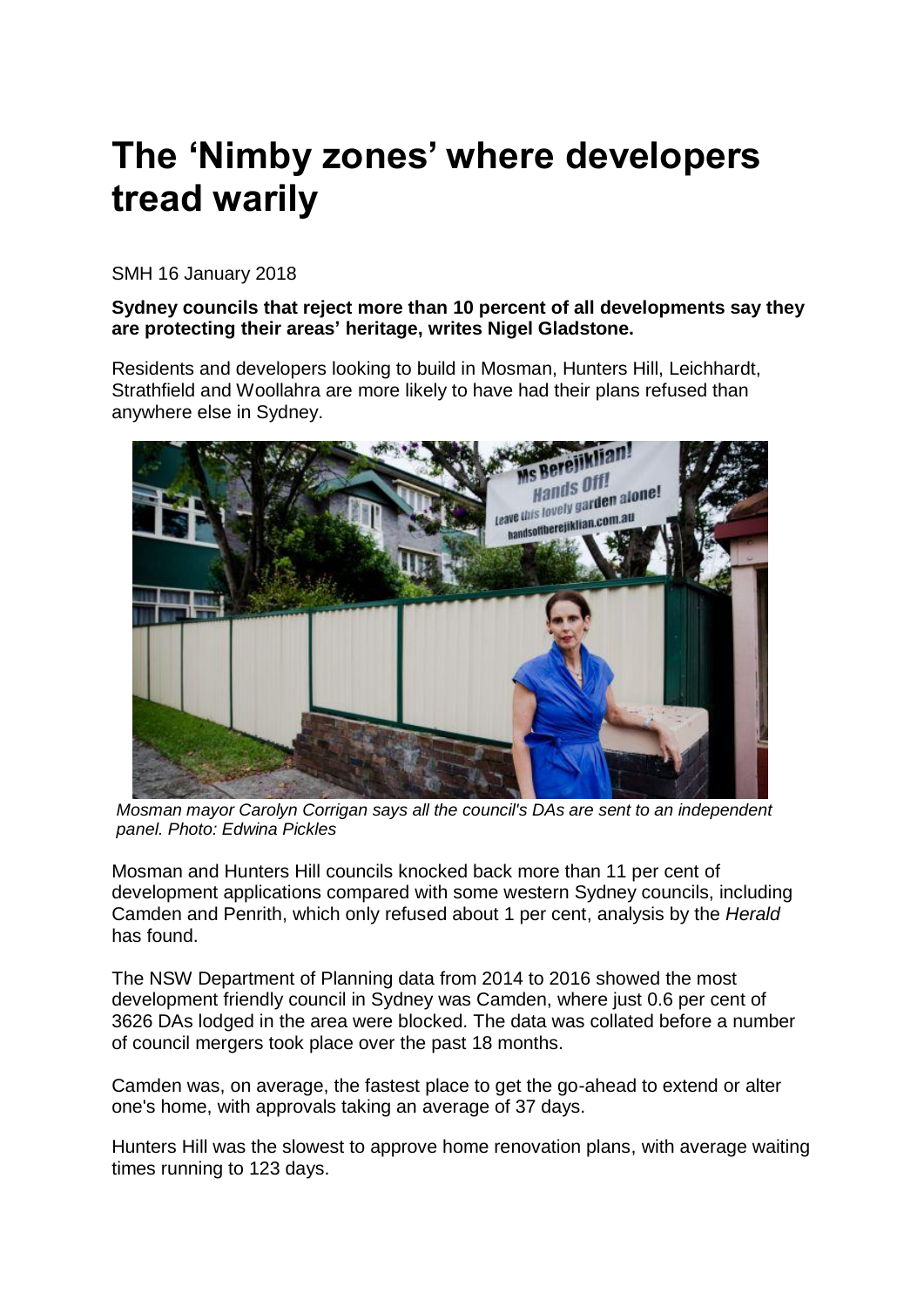Hunters Hill Council general manager Barry Smith said comparing inner Sydney metro councils with western Sydney councils was unfair because the inner metro area was "fully developed".

"Seventy per cent of Hunters Hill is a heritage conservation area, the largest proportion of any Sydney council. This adds a layer of complexity to applications and therefore processing times," Mr Smith said.

"There's got to be some rules about these things, and Hunters Hill was originally the dormitory suburb for Cockatoo Island shipyards, so we have a lot of small cottages that are heritage listed."

Mosman mayor Carolyn Corrigan said all DAs, except those on public land, were reviewed and determined either by the Mosman Development Application Panel (MDAP), an independent panel formed to assess DAs at arm's length from the councillors, or delegated to the council's planning staff.

"What we all [councils with high rates of DAs refused] have is more land that falls in the protected foreshore area, and more complex sites than those in western Sydney", Cr Corrigan said.

"The big difference now is that the [NSW] government is suggesting who we should put on the [MDAP] panel and that's taking the decision away from the local community.

"Depending on which side of the fence you sit, you could see the result [refusing 85 DAs] as a success.

"In the government's new local planning panel policy there have got to be 10 objections to a DA for it to go to the panel, but we refer it after three objections, or council staff can refer a matter to MDAP.

"Currently about 35 per cent of [Mosman] DA's are referred to MDAP."

A Camden Council spokesman said greenfield areas, where new housing developments are built, tend to have more Das that are compliant with development controls and receive no submissions, and as such are approved at a council officer level.

## comments

• **stojo01**Zeadney,Jan 15 2018

I didn't think people did development applications anymore, I thought it was all complying developments with guns for hire private certifiers green lighting everything.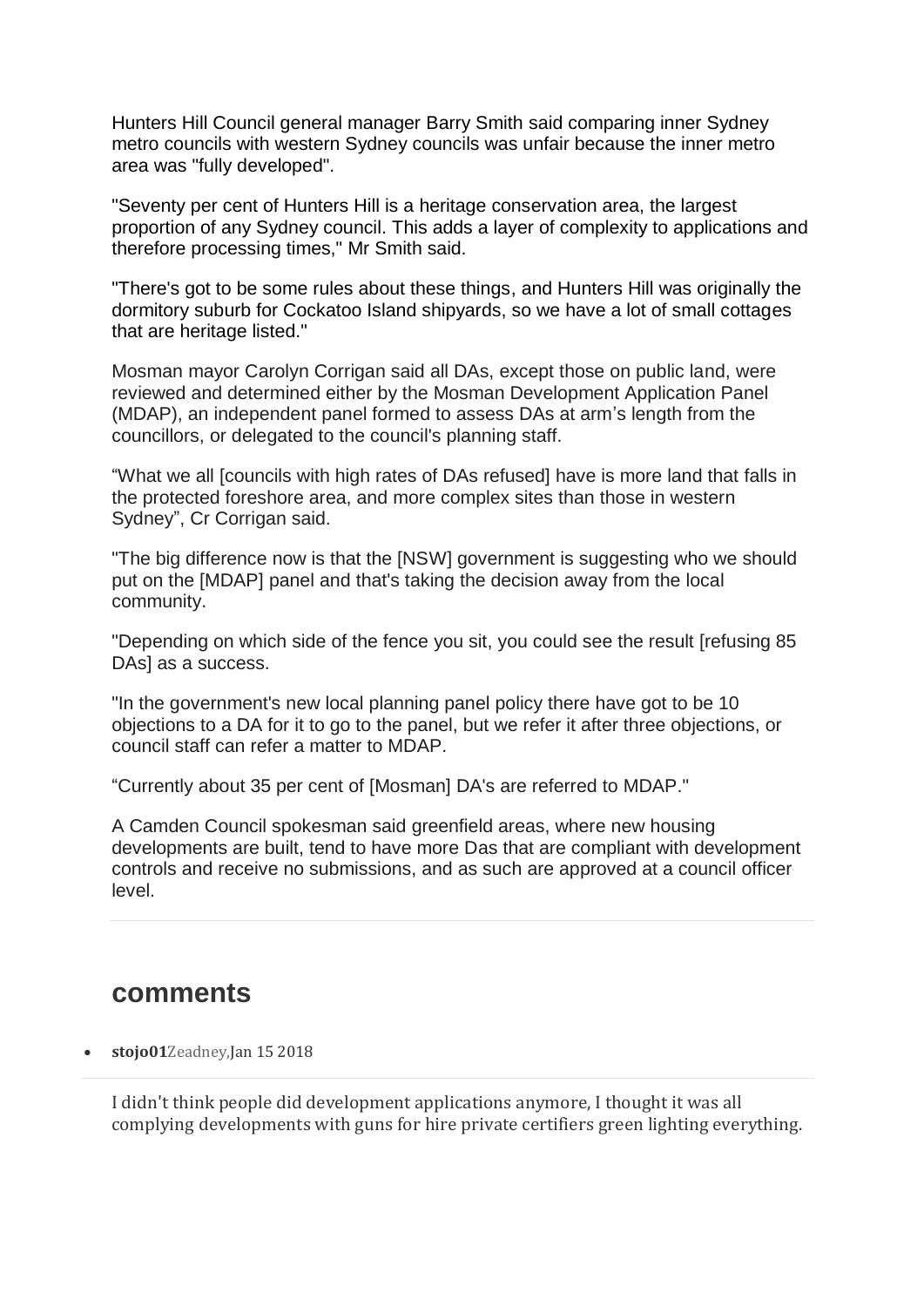#### • **Lance**Jan 15 2018

Here we go again where this government previously had to back down on their pro developer legislation is back at it again.

Roberts comments re finding homes for the extra people rather than should we have those extra people. It all about removing community involvement in the decisions.

The government would have a point if they did long term infrastructure planning rather than just pump more people into existing areas. A good example is the current trains debacle.

This is a pro developer government and can't be trusted to do what is right for the community.

#### • **Danger Ranger**Jan 15 2018

Why does the author feel it necessary to headline with a derogatory term for our elected officials, often the ones putting a brake on rampant development destroying what was once a beautiful city.

If you admire ugly, close down all councils and let developers do what they do best, knock down something old and graceful (in many cases) for something new and trashy to make a quick buck. What an ambition.

Imagine Europe if all the historical buildings were "redeveloped", it would be a clone of all the cloned suburbs of Sydney with the big M clones, Westfield clones and road and house clones. Come on!

Sydney is becoming sterilised of taste and class just for money worship. Sad.

• **OS**Jan 15 2018

Nimbys have got it right, rollover councils have got it wrong.

Developers can build in their own backyard and make their profits, not in ours.

Hands off!

And reduce immigration.

• **Rick**Sydney,Jan 15 2018

The issue of corruption is ever present but taking away the powers of local council's is not necessarily the way to go. Handing power to the state government is a fraught exercise. One has only to look at the over development going on. Travel by train through Burwood and look how close the multi-story developments are to the passing trains.